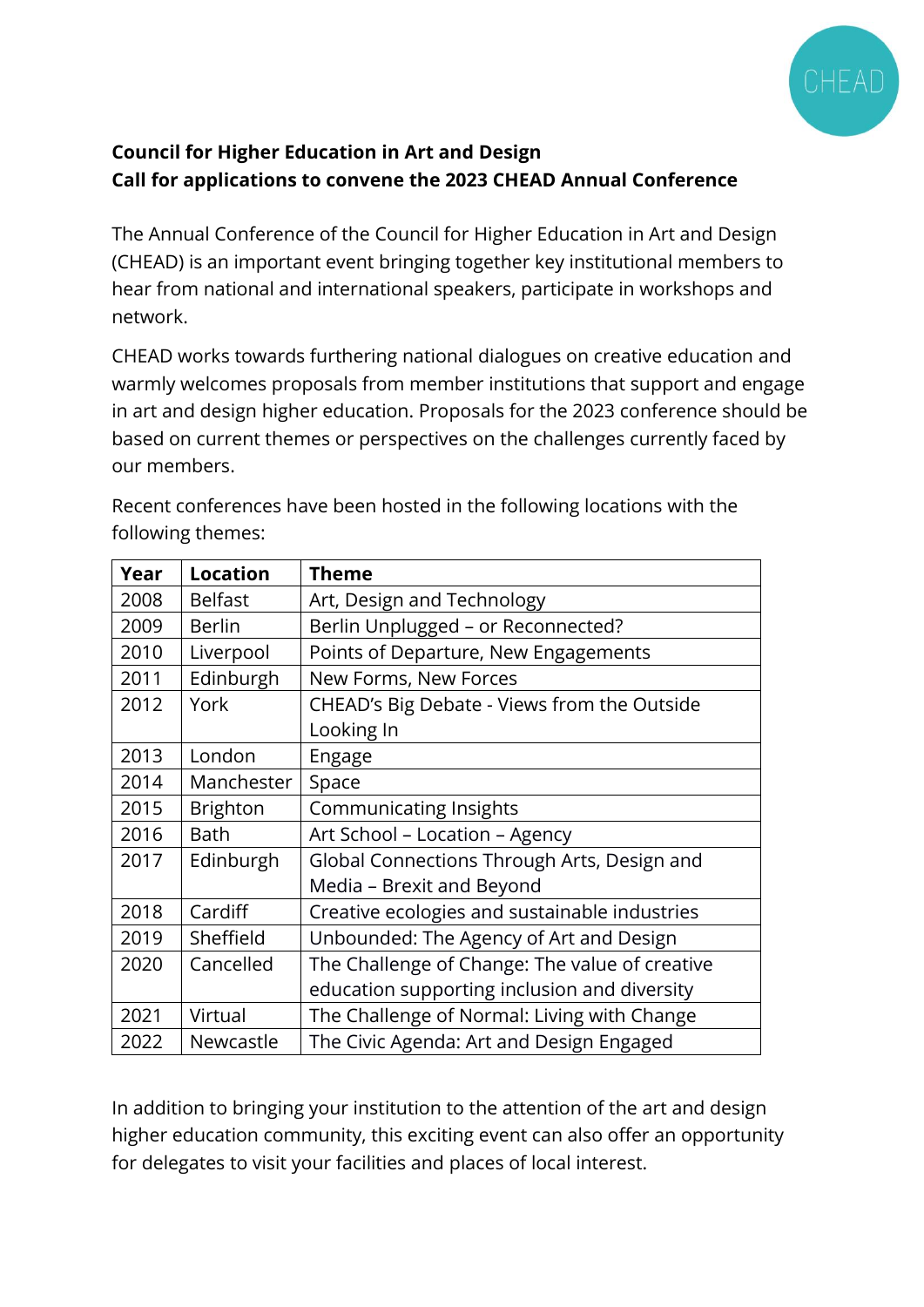## **1. Guidelines**

### **1.1 Dates**

The CHEAD Annual Conference must be held mid-week in the third week of March, comprising an evening networking event followed by a full day conference programme.

### **1.2 Venue**

The CHEAD Annual Conference venue should accommodate around eighty delegates. This includes CHEAD main member representatives, partners, speakers and facilitators. At least four break out rooms should also be available to provide breakout sessions during the day.

Convenors should also propose a venue to host the CHEAD Annual Dinner at the end of the conference day.

Conference conveners are not limited to the facilities of their own institution in hosting the Conference; collaborations with/or other venues may be more suitable/sizeable. It is important that the institution/venue where the Conference will take place is willing to act as a host to the CHEAD Annual Conference.

## **1.3 Finance and Budgets**

CHEAD underwrites the CHEAD Annual Conference aligned against an overall envelope of £19,000, comprising the following expenditure:

- Venue hire: £2,200
- Technical hire and support: £1,000
- Annual Dinner & Catering: £10,000
- Speakers Fees: £1,500
- Other expenditure: £2,150
- Speaker, facilitator and staff travel: £1,800
- Printed materials: £350

Convenors should identify in their application what added value they can bring to the Annual Conference, be it administration support, facilitators, conference welcome action etc.